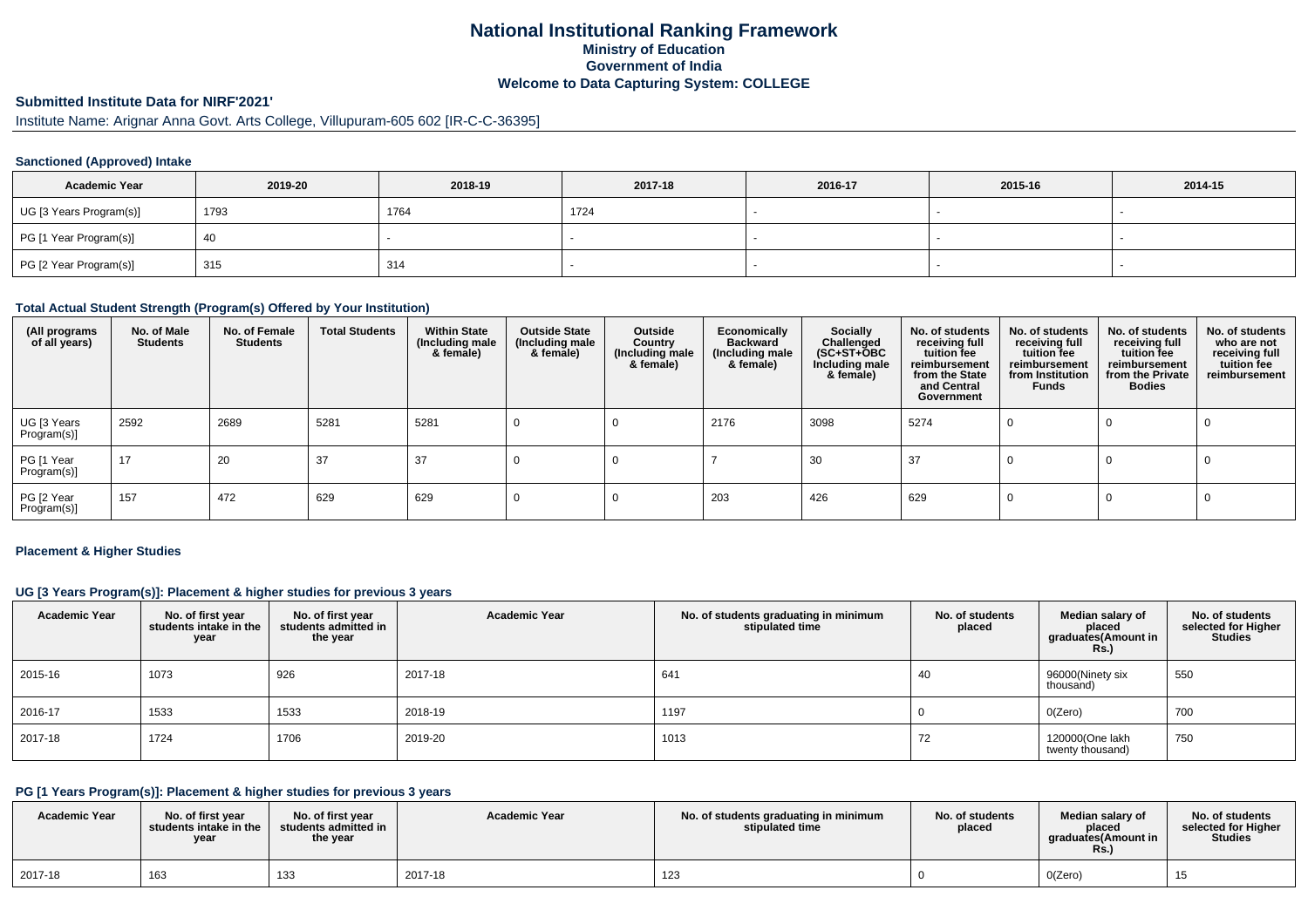| 2018-19 |  | 2018-19 |  | O(Zero)                                                                                                                                                                                                                                       | $\sim$ |
|---------|--|---------|--|-----------------------------------------------------------------------------------------------------------------------------------------------------------------------------------------------------------------------------------------------|--------|
| 2019-20 |  | 2019-20 |  | j wo lakhs'<br>and the contract of the contract of the contract of the contract of the contract of the contract of the contract of the contract of the contract of the contract of the contract of the contract of the contract of the contra | 10     |

## **PG [2 Years Program(s)]: Placement & higher studies for previous 3 years**

| <b>Academic Year</b> | No. of first year<br>students intake in the<br>year | No. of first year<br>students admitted in<br>the year | <b>Academic Year</b> | No. of students graduating in minimum<br>stipulated time | No. of students<br>placed | Median salary of<br>placed<br>graduates(Amount in<br><b>Rs.)</b> | No. of students<br>selected for Higher<br><b>Studies</b> |
|----------------------|-----------------------------------------------------|-------------------------------------------------------|----------------------|----------------------------------------------------------|---------------------------|------------------------------------------------------------------|----------------------------------------------------------|
| 2016-17              | 242                                                 | 232                                                   | 2017-18              | 161                                                      |                           | 120000(One lakh<br>twenty thousand)                              | 140                                                      |
| 2017-18              | 264                                                 | 225                                                   | 2018-19              | 201                                                      |                           | O(Zero)                                                          | 150                                                      |
| 2018-19              | 314                                                 | 301                                                   | 2019-20              | 209                                                      | ں ا                       | 150000(One lakh fifty<br>thousand)                               | 148                                                      |

## **Financial Resources: Utilised Amount for the Capital expenditure for previous 3 years**

| <b>Academic Year</b>                                                                            | 2019-20                                                                    | 2018-19                                                                                              | 2017-18                                                                          |
|-------------------------------------------------------------------------------------------------|----------------------------------------------------------------------------|------------------------------------------------------------------------------------------------------|----------------------------------------------------------------------------------|
|                                                                                                 | <b>Utilised Amount</b>                                                     | <b>Utilised Amount</b>                                                                               | <b>Utilised Amount</b>                                                           |
|                                                                                                 |                                                                            | Annual Capital Expenditure on Academic Activities and Resources (excluding expenditure on buildings) |                                                                                  |
| Library                                                                                         | 185000 (One lakh eighty five thousand only)                                | 168208 (One lakh sixty eight thousand two hundred and eight<br>only)                                 | 199896 (One lakh ninety nine thousand eight hundred and<br>ninety six only)      |
| New Equipment for Laboratories                                                                  | 244997 (Two Lakhs forty four thousand nine hundred ninety<br>seven only)   | 204982 (Two lakhs four thousand nine hundred and eighty two<br>only)                                 | 216876 (Two lakhs sixteen thousand eight hundred and<br>seventy six only)        |
| Other expenditure on creation of Capital Assets (excluding<br>expenditure on Land and Building) | 1865904 (Eighteen lakhs sixty five thousand nine hundred and<br>four only) | 1016387 (Ten lakhs sixteen thousand three hundred and<br>eighty seven only)                          | 2048754 (Twenty lakhs forty eight thousand seven hundred<br>and fifty four only) |

## **Financial Resources: Utilised Amount for the Operational expenditure for previous 3 years**

| <b>Academic Year</b>                                                                                                                                                                            | 2019-20                                                                                         | 2018-19                                                                                             | 2017-18                                                                                            |
|-------------------------------------------------------------------------------------------------------------------------------------------------------------------------------------------------|-------------------------------------------------------------------------------------------------|-----------------------------------------------------------------------------------------------------|----------------------------------------------------------------------------------------------------|
|                                                                                                                                                                                                 | <b>Utilised Amount</b>                                                                          |                                                                                                     | <b>Utilised Amount</b>                                                                             |
|                                                                                                                                                                                                 |                                                                                                 | <b>Annual Operational Expenditure</b>                                                               |                                                                                                    |
| Salaries (Teaching and Non Teaching staff)                                                                                                                                                      | 183186831 (Eighteen crore thirty one lakh eighty six thousand<br>eight hundred thirty one only) | 153783707 (Fifteen crores thirty seven lakhs eighty three<br>thousand seven hundred and seven only) | 126543787 (Twelve crores sixty five lakhs forty three thousand<br>seven hundred eighty seven only) |
| Maintenance of Academic Infrastructure or consumables and<br>other running expenditures (excluding maintenance of hostels<br>and allied services, rent of the building, depreciation cost, etc) | 45000 (Forty five thousand only)                                                                | 593000 (Five lakhs ninety three thousand only)                                                      | 20000 (Twenty thousand only)                                                                       |
| Seminars/Conferences/Workshops                                                                                                                                                                  | $0$ (ZERO)                                                                                      | 0 (Zero)                                                                                            | 0 (Zero)                                                                                           |

## **PCS Facilities: Facilities of physically challenged students**

| 1. Do your institution buildings have Lifts/Ramps?                                                                                                        | Yes, more than 80% of the buildings |
|-----------------------------------------------------------------------------------------------------------------------------------------------------------|-------------------------------------|
| 2. Do your institution have provision for walking aids, includingwheelchairs and transportation from one building to another for<br>handicapped students? | Yes                                 |
| 3. Do your institution buildings have specially designed toilets for handicapped students?                                                                | Yes, more than 80% of the buildings |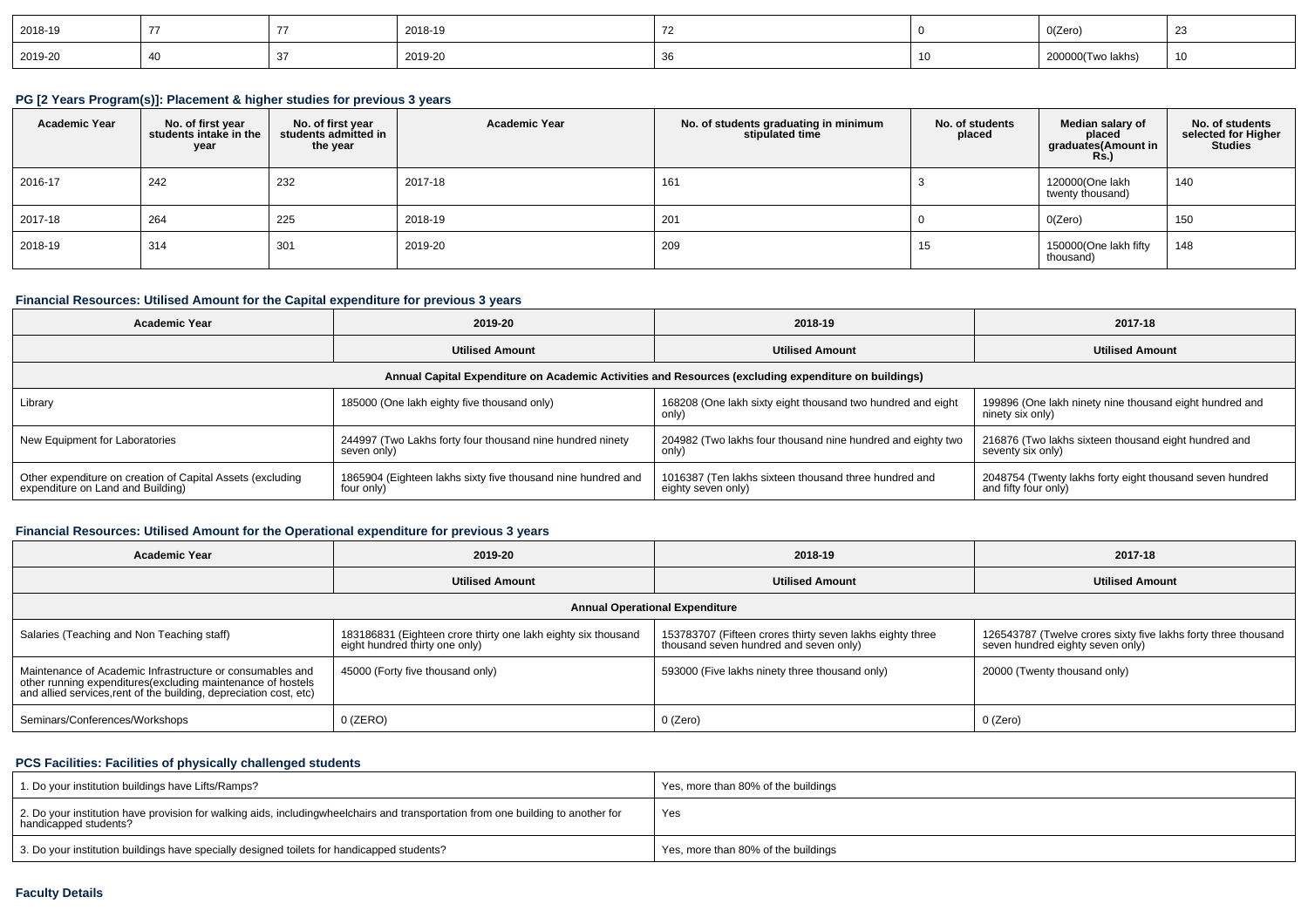| Srno           | Name                                     | Age | Designation            | Gender | Qualification | <b>Experience (In</b><br>Months) | <b>Is Associated</b><br><b>Last Year</b> | <b>Currently</b><br>working with<br>institution? | <b>Joining Date</b> | <b>Leaving Date</b>      | <b>Association type</b> |
|----------------|------------------------------------------|-----|------------------------|--------|---------------|----------------------------------|------------------------------------------|--------------------------------------------------|---------------------|--------------------------|-------------------------|
| $\mathbf{1}$   | A VENKATESAN                             | 47  | Assistant<br>Professor | Male   | M. Phil       | 152                              | Yes                                      | Yes                                              | 26-12-2007          | ц,                       | Regular                 |
| $\overline{2}$ | D SYLVA KERINA<br><b>CHRISTELLA</b>      | 53  | Assistant<br>Professor | Female | M. Phil       | 133                              | Yes                                      | Yes                                              | 22-07-2010          | $\sim$                   | Regular                 |
| 3              | Dr A CLAUDE                              | 47  | Assistant<br>Professor | Male   | Ph.D          | 114                              | Yes                                      | Yes                                              | 13-08-2012          | $\sim$                   | Regular                 |
| 4              | Dr A PRADEEP                             | 41  | Assistant<br>Professor | Male   | Ph.D          | 142                              | Yes                                      | Yes                                              | 07-09-2011          | $\overline{\phantom{a}}$ | Regular                 |
| 5              | Dr B<br>KARTHIKEYAN                      | 54  | Assistant<br>Professor | Male   | Ph.D          | 152                              | Yes                                      | Yes                                              | 26-12-2007          | $\sim$                   | Regular                 |
| 6              | Dr C LOURDU<br><b>EDISON RAJ</b>         | 57  | Assistant<br>Professor | Male   | Ph.D          | 61                               | Yes                                      | Yes                                              | 01-10-2015          | $\sim$                   | Regular                 |
| $\overline{7}$ | Dr D<br>KARTHIKEYAN                      | 45  | Assistant<br>Professor | Male   | Ph.D          | 152                              | Yes                                      | Yes                                              | 04-03-2016          | $\overline{\phantom{a}}$ | Adhoc /<br>Contractual  |
| 8              | Dr E SUZANNE<br>MARIE<br><b>NAPOLION</b> | 53  | Assistant<br>Professor | Female | Ph.D          | 114                              | Yes                                      | Yes                                              | 08-08-2013          | $\sim$                   | Regular                 |
| 9              | Dr K ANANDHI                             | 44  | Assistant<br>Professor | Female | Ph.D          | 157                              | Yes                                      | Yes                                              | 22-03-2017          | $\ddotsc$                | Adhoc/<br>Contractual   |
| 10             | Dr K KUMARAN                             | 42  | Assistant<br>Professor | Male   | Ph.D          | 155                              | Yes                                      | Yes                                              | 03-02-2016          | $\overline{\phantom{a}}$ | Adhoc /<br>Contractual  |
| 11             | Dr K S<br>SATHEESH<br><b>KUMAR</b>       | 44  | Associate<br>Professor | Male   | Ph.D          | 232                              | Yes                                      | Yes                                              | 31-08-2000          | $\ddotsc$                | Regular                 |
| 12             | Dr L<br><b>RAVISHANKAR</b>               | 56  | Associate<br>Professor | Male   | Ph.D          | 288                              | Yes                                      | Yes                                              | 27-08-1996          | $\overline{\phantom{a}}$ | Regular                 |
| 13             | Dr M<br>SENTHILKUMAR                     | 48  | Assistant<br>Professor | Male   | Ph.D          | 157                              | Yes                                      | Yes                                              | 02-02-2016          | ц,                       | Adhoc /<br>Contractual  |
| 14             | Dr P<br>DHANDAYUTHAP<br>ANI              | 41  | Assistant<br>Professor | Male   | Ph.D          | 114                              | Yes                                      | Yes                                              | 08-08-2012          | ц,                       | Regular                 |
| 15             | Dr R ASOKAN                              | 48  | Assistant<br>Professor | Male   | Ph.D          | 152                              | Yes                                      | Yes                                              | 26-12-2007          | $\sim$                   | Regular                 |
| 16             | Dr R<br>SIVASANKARI                      | 37  | Assistant<br>Professor | Female | Ph.D          | 61                               | Yes                                      | Yes                                              | 11-08-2016          | $\overline{\phantom{a}}$ | Regular                 |
| 17             | Dr S SRIDHAR                             | 42  | Assistant<br>Professor | Male   | Ph.D          | 151                              | Yes                                      | Yes                                              | 02-02-2016          | $\overline{\phantom{a}}$ | Adhoc/<br>Contractual   |
| 18             | Dr T<br>MANIKANDAN                       | 44  | Assistant<br>Professor | Male   | Ph.D          | 142                              | Yes                                      | Yes                                              | 13-10-2008          | $\ddotsc$                | Regular                 |
| 19             | Dr V<br>VAITHIYANATHA<br>N               | 40  | Assistant<br>Professor | Male   | Ph.D          | 142                              | Yes                                      | Yes                                              | 13-10-2008          | $\ddotsc$                | Regular                 |
| 20             | J SRIDEVI                                | 46  | Assistant<br>Professor | Female | M. Phil       | 152                              | Yes                                      | Yes                                              | 27-01-2008          | $\sim$                   | Regular                 |
| 21             | R RAVI                                   | 57  | Associate<br>Professor | Male   | M. Phil       | 262                              | Yes                                      | Yes                                              | 02-08-2016          | $\sim$                   | Regular                 |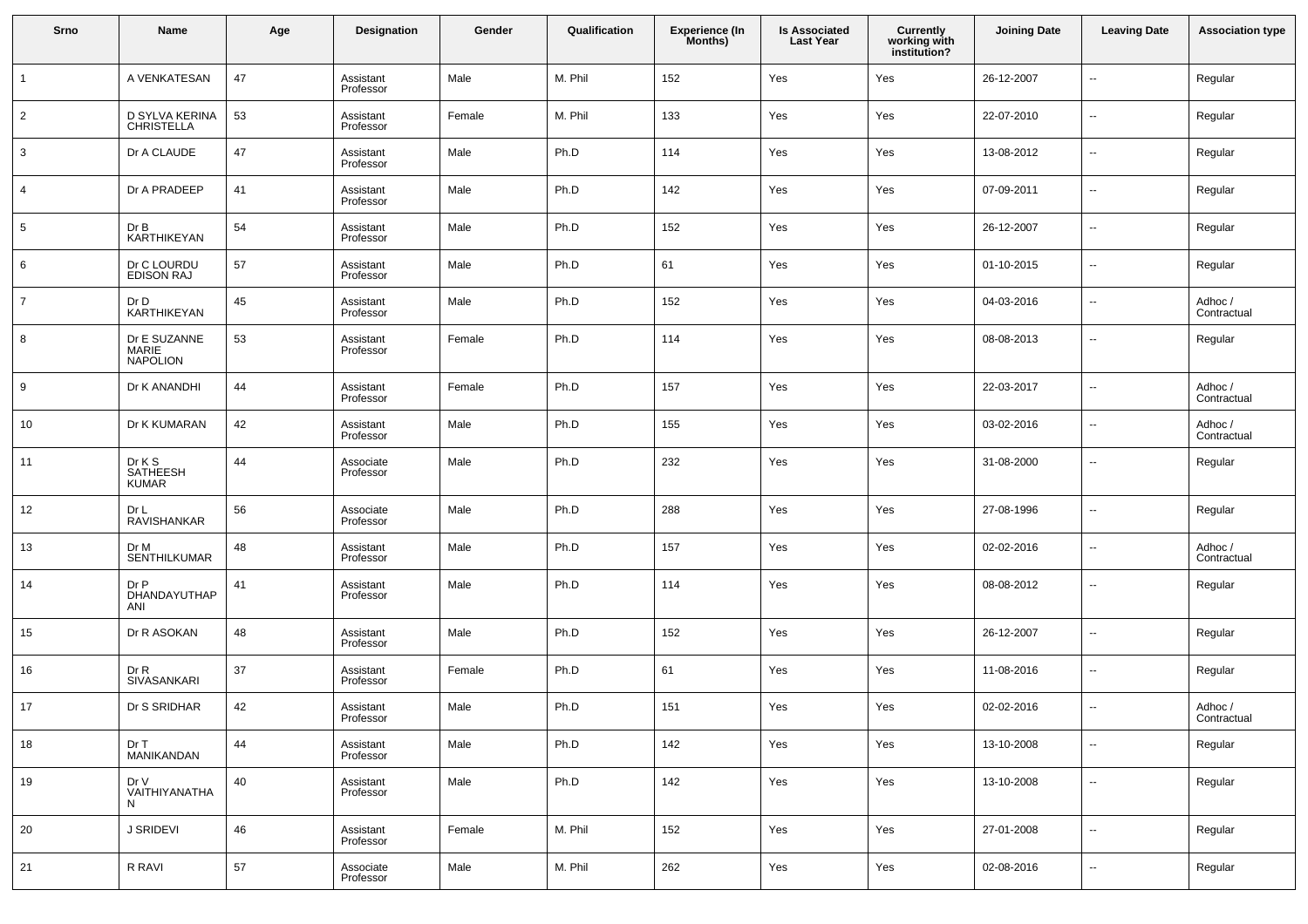| 22 | S RAMESH                                         | 48 | Assistant<br>Professor | Male   | M. Phil | 133 | Yes | Yes | 09-07-2009 | $\overline{\phantom{a}}$ | Regular                |
|----|--------------------------------------------------|----|------------------------|--------|---------|-----|-----|-----|------------|--------------------------|------------------------|
| 23 | $\vee$<br>SUNDARAVADIV<br>ELU                    | 56 | Associate<br>Professor | Male   | M. Phil | 232 | Yes | Yes | 14-06-2017 | $\overline{\phantom{a}}$ | Regular                |
| 24 | <b>G K ARUN</b>                                  | 41 | Assistant<br>Professor | Male   | M. Phil | 174 | Yes | Yes | 09-02-2018 | --                       | Adhoc /<br>Contractual |
| 25 | A M AROKIA<br>VIJAYA                             | 45 | Assistant<br>Professor | Female | M. Phil | 60  | Yes | Yes | 12-08-2016 | --                       | Regular                |
| 26 | Dr A ANNAMALAI                                   | 46 | Assistant<br>Professor | Male   | Ph.D    | 62  | Yes | Yes | 01-10-2015 | --                       | Regular                |
| 27 | Dr A WILLIAM                                     | 52 | Associate<br>Professor | Male   | Ph.D    | 256 | Yes | Yes | 26-12-1999 | --                       | Regular                |
| 28 | Dr B RAJA<br><b>RAJESWARI</b><br><b>JAYARANI</b> | 43 | Assistant<br>Professor | Female | Ph.D    | 115 | Yes | Yes | 28-02-2011 | --                       | Regular                |
| 29 | Dr D RAMESH                                      | 45 | Assistant<br>Professor | Male   | Ph.D    | 61  | Yes | Yes | 05-10-2015 | $\overline{\phantom{a}}$ | Regular                |
| 30 | Dr G<br><b>GUNASEKAR</b>                         | 43 | Assistant<br>Professor | Male   | Ph.D    | 114 | Yes | Yes | 24-05-2004 | $\overline{\phantom{a}}$ | Regular                |
| 31 | Dr K<br>KALAICHELVI                              | 55 | Assistant<br>Professor | Female | Ph.D    | 152 | Yes | Yes | 26-12-2007 | $\overline{\phantom{a}}$ | Regular                |
| 32 | Dr K PRAKASH                                     | 44 | Assistant<br>Professor | Male   | Ph.D    | 130 | Yes | Yes | 12-08-2012 | $\overline{\phantom{a}}$ | Regular                |
| 33 | Dr K SETTU                                       | 55 | Associate<br>Professor | Male   | Ph.D    | 262 | Yes | Yes | 14-10-1998 | $\overline{\phantom{a}}$ | Regular                |
| 34 | Dr M RAJAVEL                                     | 45 | Assistant<br>Professor | Male   | Ph.D    | 61  | Yes | Yes | 06-11-2015 | $\overline{\phantom{a}}$ | Regular                |
| 35 | Dr N ASHOK<br><b>KUMAR</b>                       | 44 | Assistant<br>Professor | Male   | Ph.D    | 142 | Yes | Yes | 13-10-2008 | $\overline{\phantom{a}}$ | Regular                |
| 36 | Dr P<br>RAVINDIRAN                               | 39 | Assistant<br>Professor | Male   | Ph.D    | 133 | Yes | Yes | 21-07-2010 | --                       | Regular                |
| 37 | Dr R<br>MANAVALAN                                | 47 | Assistant<br>Professor | Male   | Ph.D    | 61  | Yes | Yes | 05-11-2015 | $\overline{\phantom{a}}$ | Regular                |
| 38 | Dr S DHANAM                                      | 47 | Assistant<br>Professor | Female | Ph.D    | 152 | Yes | Yes | 26-12-2007 | --                       | Regular                |
| 39 | Dr S MURUGAN                                     | 46 | Assistant<br>Professor | Male   | Ph.D    | 169 | Yes | Yes | 02-02-2017 | --                       | Adhoc /<br>Contractual |
| 40 | Dr S SURESH                                      | 48 | Assistant<br>Professor | Male   | Ph.D    | 61  | Yes | Yes | 27-07-2015 | Ξ.                       | Regular                |
| 41 | Dr T RANI                                        | 49 | Assistant<br>Professor | Female | Ph.D    | 61  | Yes | Yes | 27-07-2015 | $\overline{\phantom{a}}$ | Regular                |
| 42 | G<br><b>RAVICHANDRAN</b>                         | 49 | Assistant<br>Professor | Male   | M. Phil | 134 | Yes | Yes | 16-07-2010 | $\sim$                   | Regular                |
| 43 | M CHINNADURAI                                    | 36 | Assistant<br>Professor | Male   | M. Phil | 61  | Yes | Yes | 10-08-2016 | $\overline{\phantom{a}}$ | Regular                |
| 44 | Dr S<br>KUMARAGURU                               | 49 | Assistant<br>Professor | Male   | Ph.D    | 133 | Yes | Yes | 09-07-2009 | $\sim$                   | Regular                |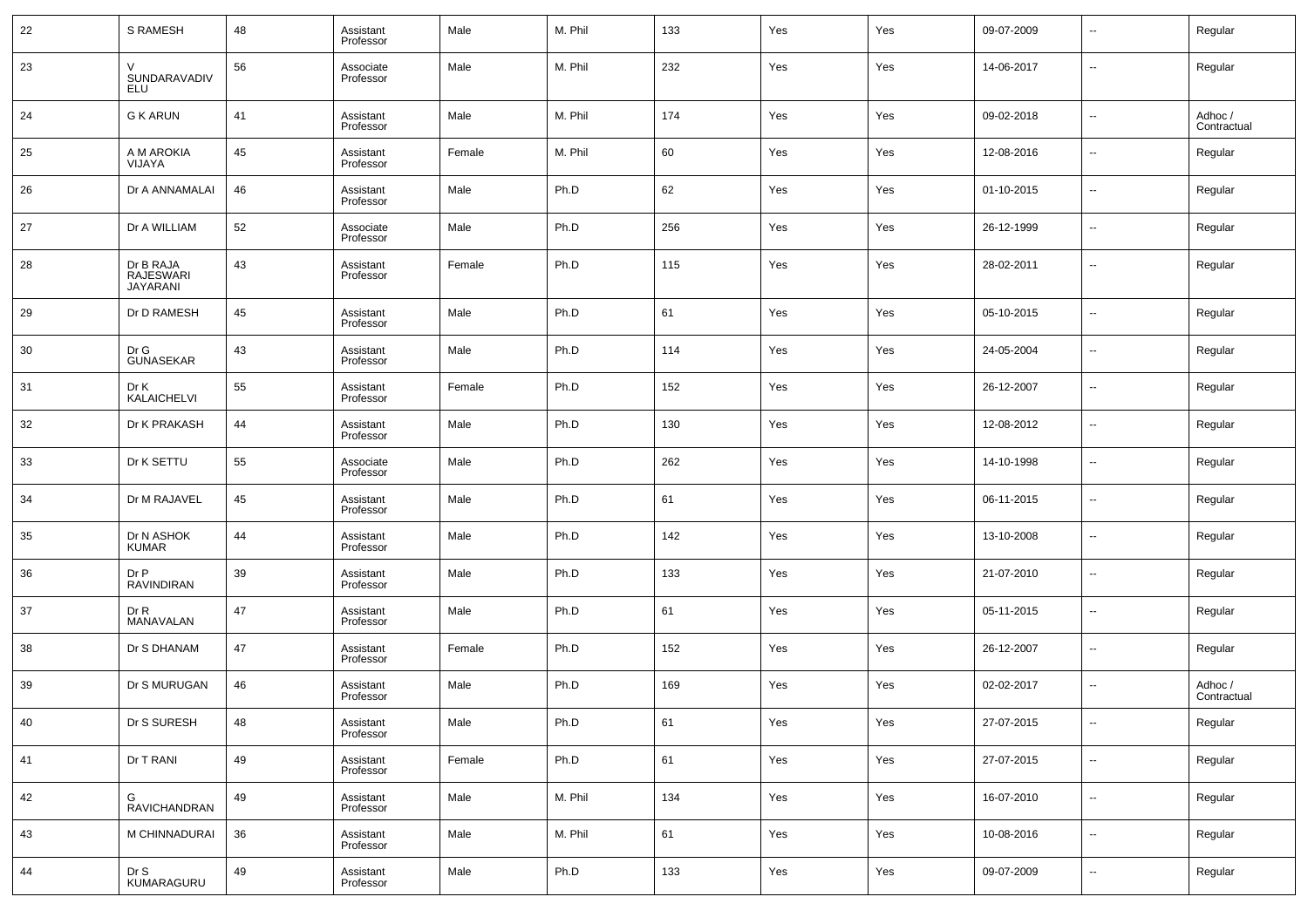| 45 | V HARIHARAN                        | 37 | Assistant<br>Professor | Male   | M. Phil | 61  | Yes | Yes | 01-03-2016 | $\overline{\phantom{a}}$ | Regular                |
|----|------------------------------------|----|------------------------|--------|---------|-----|-----|-----|------------|--------------------------|------------------------|
| 46 | м<br>RAJASEKARAN                   | 39 | Assistant<br>Professor | Male   | M. Phil | 133 | No  | Yes | 17-09-2018 | $\overline{\phantom{a}}$ | Regular                |
| 47 | Dr T<br>THEGALEESAN                | 44 | Assistant<br>Professor | Male   | Ph.D    | 168 | Yes | Yes | 16-08-2018 | $\overline{\phantom{a}}$ | Adhoc /<br>Contractual |
| 48 | D<br>RANGANATHAN                   | 43 | Assistant<br>Professor | Male   | M. Phil | 143 | Yes | Yes | 13-10-2008 | $\overline{\phantom{a}}$ | Regular                |
| 49 | Dr A AROUL<br><b>DASSE</b>         | 57 | Assistant<br>Professor | Male   | Ph.D    | 152 | Yes | Yes | 26-12-2007 | $\overline{\phantom{a}}$ | Regular                |
| 50 | Dr A NATARAJAN                     | 46 | Assistant<br>Professor | Male   | Ph.D    | 157 | Yes | Yes | 03-02-2016 | $\overline{\phantom{a}}$ | Adhoc /<br>Contractual |
| 51 | Dr B HAMEED<br><b>BASHA</b>        | 38 | Assistant<br>Professor | Male   | Ph.D    | 155 | Yes | Yes | 01-02-2017 | $\overline{\phantom{a}}$ | Adhoc /<br>Contractual |
| 52 | Dr B<br>SAMINATHAN                 | 53 | Assistant<br>Professor | Male   | Ph.D    | 130 | Yes | Yes | 08-09-2011 | $\overline{\phantom{a}}$ | Regular                |
| 53 | Dr E<br>MANIKANNAN                 | 45 | Assistant<br>Professor | Male   | Ph.D    | 164 | Yes | Yes | 05-03-2016 | ш.                       | Adhoc /<br>Contractual |
| 54 | Dr G SATHYA                        | 49 | Assistant<br>Professor | Female | Ph.D    | 133 | Yes | Yes | 09-07-2010 | $\overline{\phantom{a}}$ | Regular                |
| 55 | Dr K<br>KANAGASABAPA<br><b>THY</b> | 53 | Associate<br>Professor | Male   | Ph.D    | 262 | Yes | Yes | 22-10-1998 | --                       | Regular                |
| 56 | Dr K R<br><b>RAJENDIRAN</b>        | 51 | Assistant<br>Professor | Male   | Ph.D    | 162 | Yes | Yes | 07-02-2017 | ш.                       | Adhoc /<br>Contractual |
| 57 | Dr L PANDIYAN                      | 46 | Assistant<br>Professor | Male   | Ph.D    | 164 | Yes | Yes | 10-10-2017 | $\overline{\phantom{a}}$ | Adhoc /<br>Contractual |
| 58 | Dr M<br><b>RAJENDRAN</b>           | 58 | Assistant<br>Professor | Male   | Ph.D    | 162 | Yes | Yes | 12-10-2017 | ш.                       | Adhoc /<br>Contractual |
| 59 | Dr N PARIMALA                      | 42 | Assistant<br>Professor | Female | Ph.D    | 62  | Yes | Yes | 01-08-2016 | ш.                       | Regular                |
| 60 | Dr P SHAKILA                       | 46 | Assistant<br>Professor | Female | Ph.D    | 157 | Yes | Yes | 02-02-2016 | --                       | Adhoc /<br>Contractual |
| 61 | DrR<br>SHUNMUGATHAI                | 43 | Assistant<br>Professor | Female | Ph.D    | 61  | Yes | Yes | 28-07-2015 | --                       | Regular                |
| 62 | Dr S LAKSHMI                       | 47 | Assistant<br>Professor | Female | Ph.D    | 142 | Yes | Yes | 26-12-2007 | ш.                       | Regular                |
| 63 | Dr S<br>SACHITHANANT<br><b>HAM</b> | 45 | Assistant<br>Professor | Male   | Ph.D    | 133 | Yes | Yes | 03-11-2015 |                          | Regular                |
| 64 | Dr S YASODHAI                      | 48 | Assistant<br>Professor | Female | Ph.D    | 134 | Yes | Yes | 16-07-2010 | $\sim$                   | Regular                |
| 65 | Dr V KALAISELVI                    | 47 | Assistant<br>Professor | Female | Ph.D    | 142 | Yes | Yes | 10-02-2017 | $\sim$                   | Adhoc /<br>Contractual |
| 66 | Dr G SAKTHIVEL                     | 47 | Assistant<br>Professor | Male   | Ph.D    | 153 | Yes | Yes | 26-12-2007 | $\sim$                   | Regular                |
| 67 | M LAKSHMANAN                       | 43 | Assistant<br>Professor | Male   | M. Phil | 114 | Yes | Yes | 19-04-2012 | $\sim$                   | Regular                |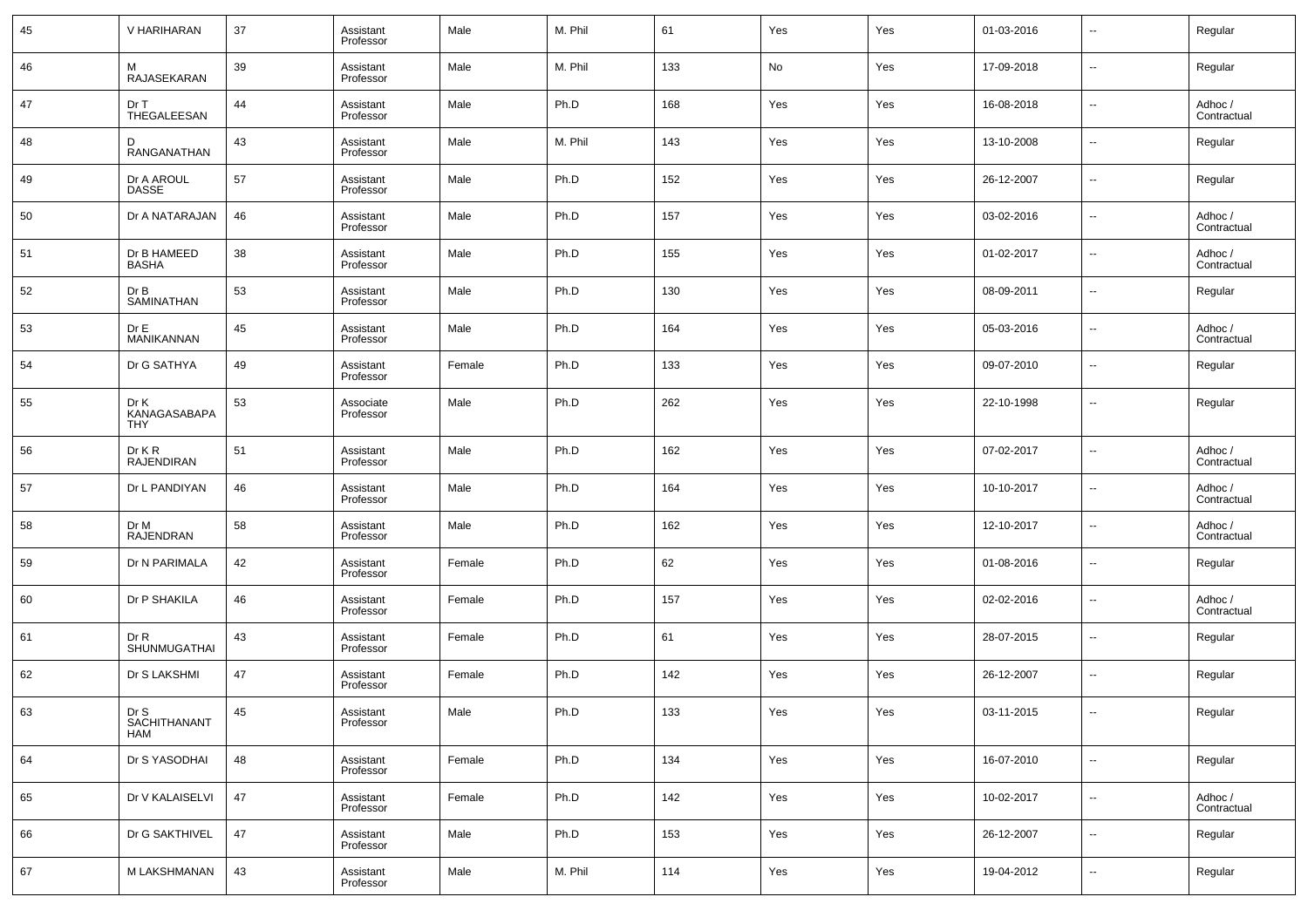| 68 | S<br><b>PARAMESWARI</b>      | 39 | Assistant<br>Professor | Female | M. Phil | 133 | Yes | Yes | 21-07-2010 | $\overline{\phantom{a}}$ | Regular                |
|----|------------------------------|----|------------------------|--------|---------|-----|-----|-----|------------|--------------------------|------------------------|
| 69 | <b>V S ARULMANI</b>          | 35 | Assistant<br>Professor | Female | M. Phil | 61  | Yes | Yes | 19-10-2015 | $\overline{\phantom{a}}$ | Regular                |
| 70 | Dr K<br><b>BALAMURUGAN</b>   | 41 | Assistant<br>Professor | Male   | Ph.D    | 157 | Yes | Yes | 01-12-2017 | $\overline{\phantom{a}}$ | Adhoc /<br>Contractual |
| 71 | K MANIVANNAN                 | 39 | Assistant<br>Professor | Male   | M. Phil | 167 | Yes | Yes | 09-02-2018 | $\overline{\phantom{a}}$ | Adhoc /<br>Contractual |
| 72 | A DANIEL<br>AROQUIARAJ       | 47 | Assistant<br>Professor | Male   | M. Phil | 134 | Yes | Yes | 21-02-2011 | $\overline{\phantom{a}}$ | Regular                |
| 73 | Dr A ANBUVEL                 | 44 | Assistant<br>Professor | Male   | Ph.D    | 157 | Yes | Yes | 02-02-2016 | $\overline{\phantom{a}}$ | Adhoc /<br>Contractual |
| 74 | Dr A LATHA<br>KUMARI         | 53 | Assistant<br>Professor | Female | Ph.D    | 143 | Yes | Yes | 13-10-2008 | $\overline{\phantom{a}}$ | Regular                |
| 75 | Dr A SUBRAMANI               | 57 | Associate<br>Professor | Male   | Ph.D    | 288 | Yes | Yes | 26-08-1996 | $\overline{\phantom{a}}$ | Regular                |
| 76 | Dr B<br><b>MANIVANNAN</b>    | 50 | Assistant<br>Professor | Male   | Ph.D    | 175 | Yes | Yes | 07-10-2017 | $\overline{\phantom{a}}$ | Adhoc /<br>Contractual |
| 77 | Dr C SELVARANI               | 52 | Assistant<br>Professor | Female | Ph.D    | 153 | Yes | Yes | 01-02-2009 | $\overline{\phantom{a}}$ | Regular                |
| 78 | Dr D<br><b>MANIKANDAN</b>    | 45 | Assistant<br>Professor | Male   | Ph.D    | 133 | Yes | Yes | 09-07-2009 | $\overline{\phantom{a}}$ | Regular                |
| 79 | Dr G BOOPATHY                | 56 | Associate<br>Professor | Male   | Ph.D    | 262 | Yes | Yes | 15-10-1998 | $\overline{\phantom{a}}$ | Regular                |
| 80 | Dr K<br>DEVANADHAN           | 39 | Assistant<br>Professor | Male   | Ph.D    | 155 | Yes | Yes | 07-02-2017 | $\overline{\phantom{a}}$ | Adhoc /<br>Contractual |
| 81 | Dr K<br>PARTHASARATHI        | 50 | Assistant<br>Professor | Male   | Ph.D    | 214 | Yes | Yes | 02-02-2016 | $\overline{\phantom{a}}$ | Adhoc /<br>Contractual |
| 82 | Dr K SAMBATH<br><b>KUMAR</b> | 45 | Assistant<br>Professor | Male   | Ph.D    | 152 | Yes | Yes | 26-12-2007 | $\overline{\phantom{a}}$ | Regular                |
| 83 | Dr M<br>KALIYAMOORTH         | 56 | Associate<br>Professor | Male   | Ph.D    | 262 | Yes | Yes | 03-07-2000 | $\overline{\phantom{a}}$ | Regular                |
| 84 | Dr M SIVARAMAN               | 49 | Assistant<br>Professor | Male   | Ph.D    | 142 | Yes | Yes | 03-07-2009 | $\overline{\phantom{a}}$ | Regular                |
| 85 | Dr P<br><b>HAJASHARIF</b>    | 39 | Assistant<br>Professor | Male   | Ph.D    | 142 | Yes | Yes | 12-10-2017 | $\overline{\phantom{a}}$ | Adhoc /<br>Contractual |
| 86 | Dr R EZHILARASI              | 40 | Assistant<br>Professor | Female | Ph.D    | 114 | Yes | Yes | 28-02-2011 |                          | Regular                |
| 87 | Dr S ARAVAZHI                | 48 | Assistant<br>Professor | Male   | Ph.D    | 152 | Yes | Yes | 26-12-2007 | $\overline{\phantom{a}}$ | Regular                |
| 88 | Dr S<br>MAHAVISHNU           | 55 | Associate<br>Professor | Male   | Ph.D    | 274 | Yes | Yes | 04-07-2000 | $\overline{\phantom{a}}$ | Regular                |
| 89 | Dr S SUDARKODI               | 50 | Assistant<br>Professor | Female | Ph.D    | 114 | Yes | Yes | 03-03-2011 | $\overline{\phantom{a}}$ | Regular                |
| 90 | E EZHILMATHI                 | 44 | Assistant<br>Professor | Female | M. Phil | 142 | Yes | Yes | 10-11-2008 | $\overline{\phantom{a}}$ | Regular                |